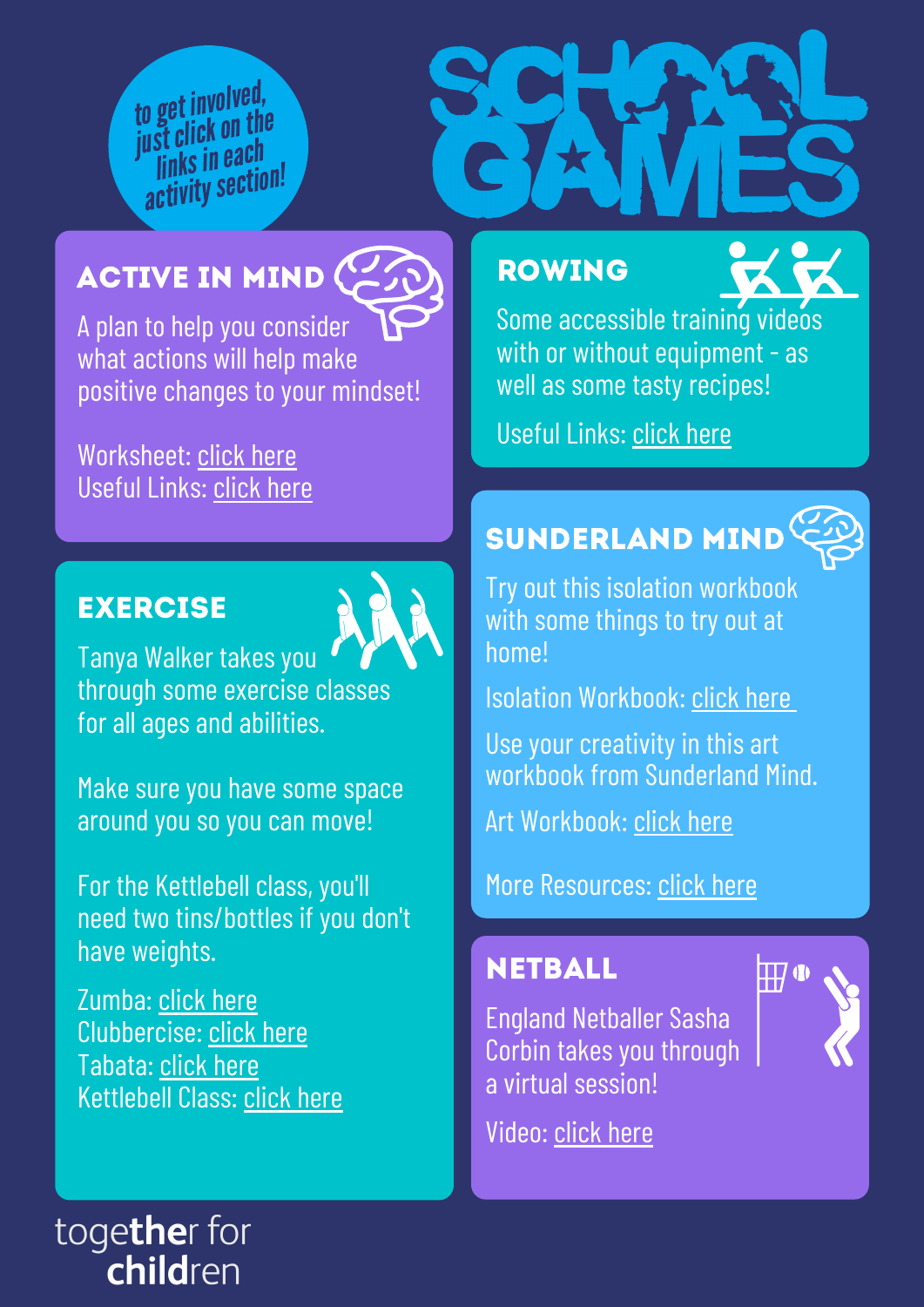to get involved, just click on the links in each activity section!



## chance to shine



Develop transferable leadership skills for an active, healthy lifestyle - no cricket experience needed!

Intro: [click](https://www.dropbox.com/s/n7g57rbbpga41qm/MC%207%20-%20DC%20Be%20the%20Spark%20-%20Virtual%20Leadership%20Programme%20%28Introduction%29.pdf?dl=0) here KS3 Session: [click](https://www.dropbox.com/scl/fi/ln15xnvnzsv7eaij0i6s9/MC-7-DC-Chance-to-Shine-KS3-Session-1.pptx?dl=0&rlkey=kzax43syod3wphz0r9f1bc46b) here KS4 Session: [click](https://www.dropbox.com/s/fscew5deuy0xu01/MC%207%20-%20DC%20Chance%20to%20Shine%20KS4%20Session%201.pptx?dl=0) here

## **GYMNASTICS**

Join AAASports for a gymnastics session - for all abilities!

Video: [click](https://vimeo.com/498623818/a2db59b452) here

#### HIIT AND YOGA

Ashley and Lauren take you through a HIIT Step class and a Yoga class - for all abilities!

HIIT: [click](https://youtu.be/eZM2gde6YaI) here Yoga: [click](https://youtu.be/SqB7jKwRyVU) here

# GAME CHANGER

The team at the Foundation of Light have created an interactive session to raise awareness of men's mental health.

#### Video: [click](https://youtu.be/J8-PdK9vVgg) here

## **FOOTBALL**



All you need is a football to join in on this fun session, delivered by Andrew Cartwright!

Video: [click](https://youtu.be/RbXyPBondHM) here Instruction Slides: [click](https://www.dropbox.com/s/sucau9yivpri256/MC%2011%20-%20ACFC%20Juggling%20Cards.pdf?dl=0) here

#### mindfulness



Try some calming mindfulness techniques with John Glancy, from Sunderland City Council.



## together for children